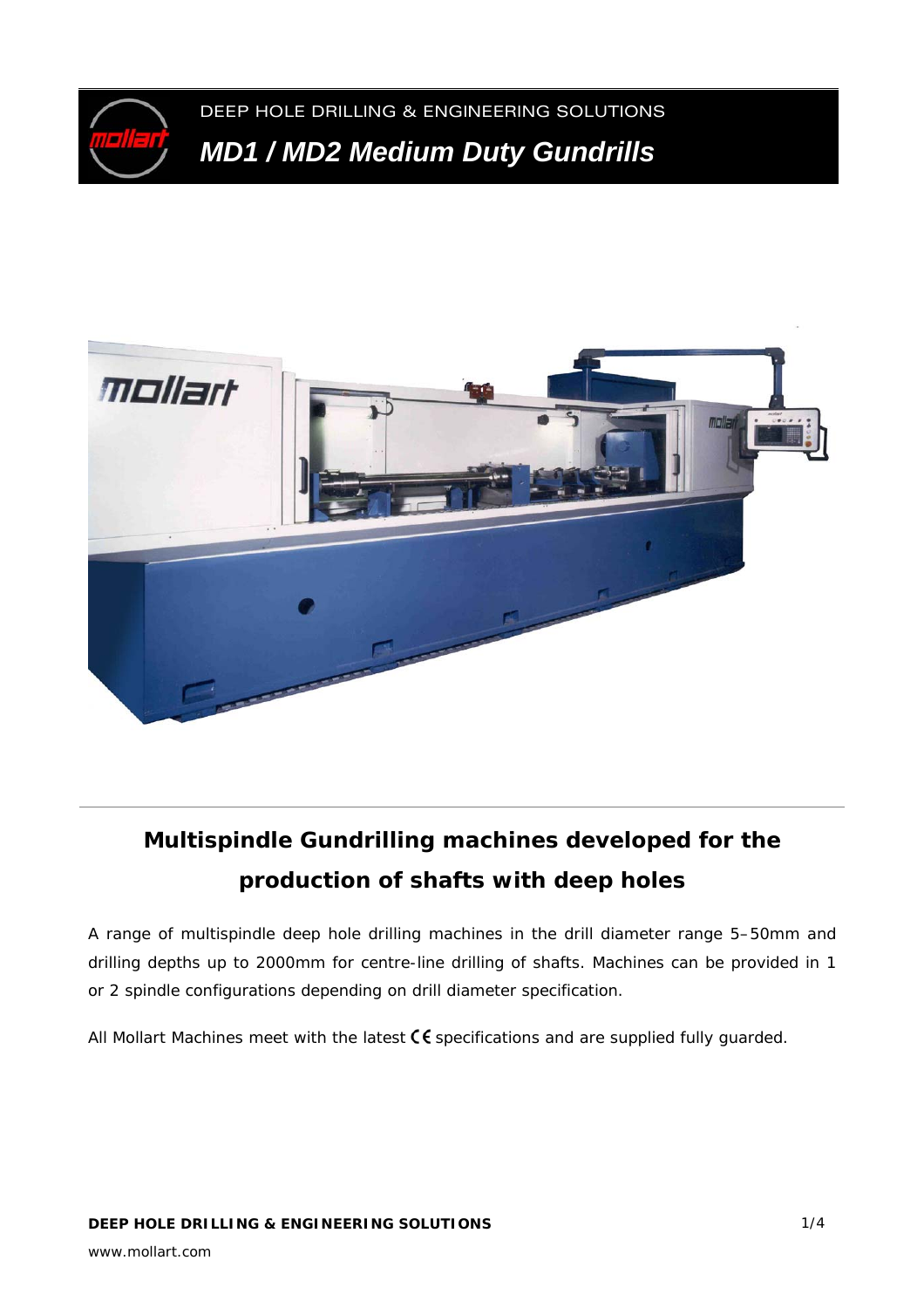## Machine Features & Options



*CAM-operated Auto-whipguide positioning* 



*Counter rotation assembly fitted with Hydraulically powered Tailstock Chucks* 



*GE Fanuc CNC Control System with Mollart custom programming for simple set up, programmable spindle speeds, feed rate, drilling depth & Process Monitoring* 



*Coolant systems with options for centrifuge and filtration media types* 



*Special heavy weight loading 'V's to aid simple machining cycle.* 



*Component Autoloading Solutions to include gravity tracks for simple components up to full robot interface.* 

# Applications



*Helicopter Gearbox Parts Gantry Loaded Rockbit* 



*components* 



*Turbine shafts*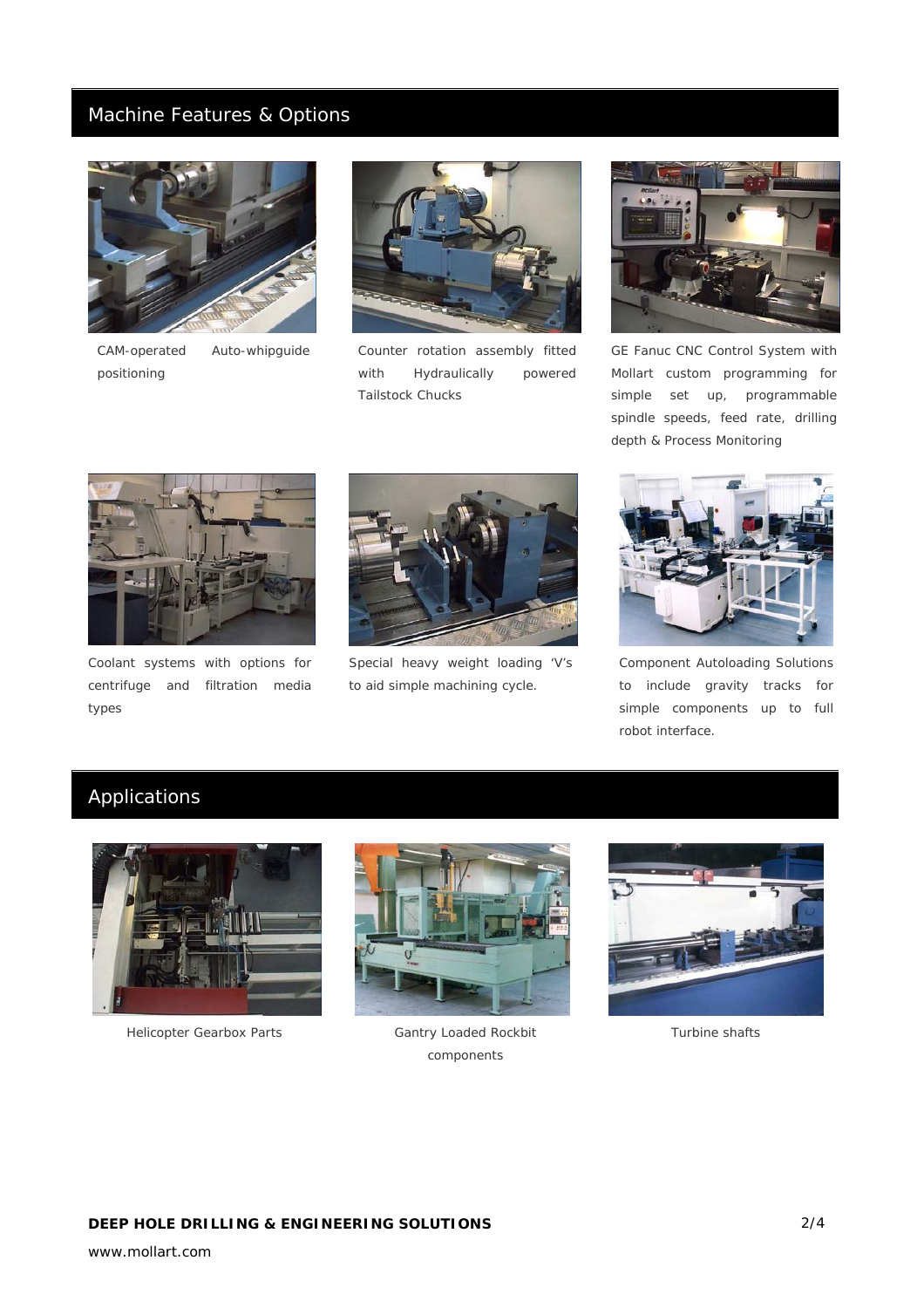# Specification

| <b>Number of Spindles</b>                                                          | 1 or 2                                                                                                                                            |
|------------------------------------------------------------------------------------|---------------------------------------------------------------------------------------------------------------------------------------------------|
| <b>Gundrilling Diameter Range</b>                                                  | 5mm - 32mm (up to 50mm Optional)                                                                                                                  |
| <b>Maximum Drilling Depth</b>                                                      | 750mm (Optional 1500mm)                                                                                                                           |
| <b>Maximum Component Length</b>                                                    | 850mm (Optional 1600mm)                                                                                                                           |
| <b>Worktable Dimensions</b>                                                        | 900 x 300mm                                                                                                                                       |
| <b>Spindle Nose Bore</b>                                                           | 25mm std collet type (optional 36mm)                                                                                                              |
| <b>Spindle Centre Height from Table</b>                                            | 200 <sub>mm</sub>                                                                                                                                 |
| Maximum Workpiece Diameter for<br><b>Autoloading Assembly</b>                      | On application                                                                                                                                    |
| A.C. Spindle Motor Power                                                           | 22kW Continuous (1 motor x 2 Spindles)                                                                                                            |
| Spindle Speed Range (A.C. Infinitely Variable)                                     | $0 - 6000$ rpm                                                                                                                                    |
| Drill Feed Range (A.C. Infinitely Variable)                                        | $0 - 1000$ mm/min                                                                                                                                 |
| <b>Rapid Traverse Speed</b>                                                        | 10m/min per minute                                                                                                                                |
| <b>Feed Motor Power (Stall Torque)</b>                                             | 12Nm                                                                                                                                              |
| Max. Workpiece Diameter with Chuck on Work                                         | 100mm (External Jaws)                                                                                                                             |
| <b>Rotation Option</b>                                                             | 32mm (Bore Size)                                                                                                                                  |
| Max. Workpiece Diameter with Cone Locator<br><b>System on Work Rotation Option</b> | 72mm                                                                                                                                              |
| <b>Work Rotation Speed</b>                                                         | 100rpm                                                                                                                                            |
| <b>Work Rotation Motor</b>                                                         | 0.75kW                                                                                                                                            |
| <b>Tool Kit</b>                                                                    | Set of Allen Keys & Spindle Spanners                                                                                                              |
| <b>Floor Area of Machine</b>                                                       | 3000 x 1500mm                                                                                                                                     |
| <b>Weight of Machine</b>                                                           | 4100 Kg                                                                                                                                           |
| <b>Electrical Supply</b>                                                           | 400 Volts, 3 Ph, 50 Hertz. (460 Volt 60 Hz<br>available as option.)                                                                               |
| <b>Control Voltage</b>                                                             | 24 Volts DC                                                                                                                                       |
| <b>Rated Supply Current</b>                                                        | 150 Amps                                                                                                                                          |
| <b>Control System</b>                                                              | GE Fanuc Powermate 'iD'                                                                                                                           |
| <b>Mollart Software including Monitoring</b>                                       | Spindle & Feed Power                                                                                                                              |
|                                                                                    | <b>Coolant Pressure</b>                                                                                                                           |
| <b>Machine colour</b>                                                              | Dark Grey base RAL 7043, Light Grey Guards RAL<br>7004 & Yellow opening doors and tread plates RAL<br>1003. Other colours optional at extra cost. |

All specifications are subject to change without prior notice.

# Contact details

## **MOLLART ENGINEERING LTD**

Headquarters • Deep Hole Drilling Machines Manufacturing • Subcontract Deep Hole Drilling with full CNC Machine Shop back-up for complete parts • Exclusive UK Agent for BOTEK Deep Hole Drilling Tools - Gundrills, BTA & Ejector

| $\frac{1}{2}$  |                                                                         |
|----------------|-------------------------------------------------------------------------|
| <b>Address</b> | Chessington Industrial Estate, Roebuck Rd., CHESSINGTON Surrey, KT9 1EU |
| <b>Tel</b>     | 020 8391-2282                                                           |
| <b>Fax</b>     | 020 8391-6628                                                           |
| <b>Email</b>   | mailto: info@mollart.co.uk                                              |
| <b>Contact</b> | Ian Petitt                                                              |

### **DEEP HOLE DRILLING & ENGINEERING SOLUTIONS**